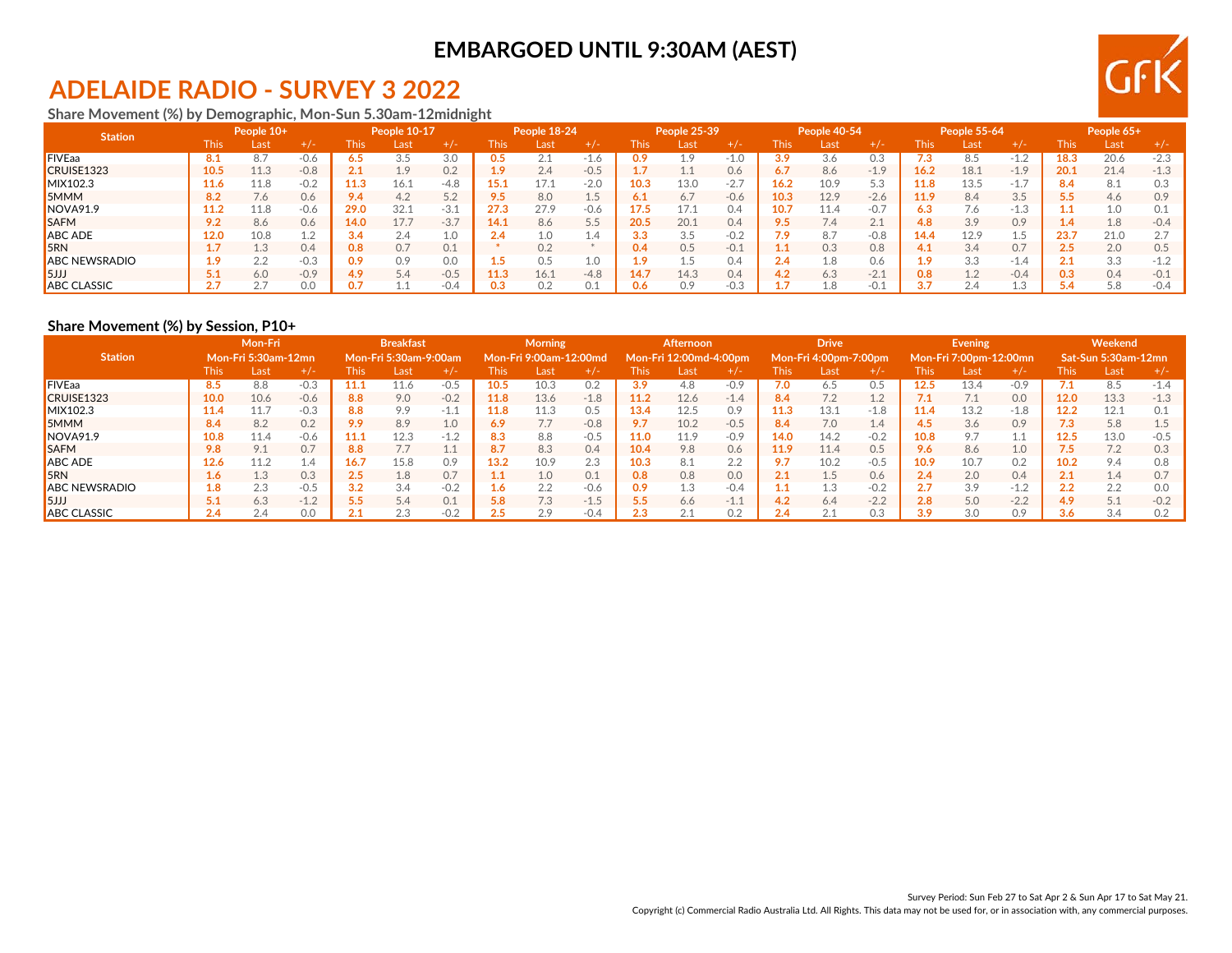## **ADELAIDE RADIO - SURVEY 3 2022**

**Cumulative Audience (000's) by Demographic, Mon-Sun 5.30am-12midnight**

| <b>Station</b>       |      | People 10+ |       |             | People 10-17 |               |             | People 18-24 |       |             | People 25-39 |       |      | People 40-54 |       |             | People 55-64 |       |      | People 65+ |       |
|----------------------|------|------------|-------|-------------|--------------|---------------|-------------|--------------|-------|-------------|--------------|-------|------|--------------|-------|-------------|--------------|-------|------|------------|-------|
|                      | This | Last       | $+/-$ | <b>This</b> | Last         | $+/-$         | <b>This</b> | Last         | $+/-$ | <b>This</b> | Last         | $+/-$ | This | Last         | $+/-$ | <b>This</b> | Last         | $+/-$ | This | Last       | $+/-$ |
| <b>FIVEaa</b>        | 140  | 152        | $-12$ | 10          |              |               |             |              |       |             |              |       | 24   |              |       | 26.         |              |       |      | 64         |       |
| CRUISE1323           | 200  | 209        | $-Q$  | 15          | 13           |               |             |              |       |             | 19           |       | 28   | 34           | $-6$  | 43          | 43           |       |      | 93         |       |
| MIX102.3             | 337  | 339        | $-1$  | 46          | 45           |               |             | 43           | -6    |             | 78           | -9    | 80   | 76           |       | 48          |              |       |      |            |       |
| 5MMM                 | 253  | 230        | 23    | 35          | 28           |               |             | 26           |       |             | 54           |       | 57   | 62           | $-$   | 42          | 34           |       |      | 26         |       |
| NOVA91.9             | 353  | 374        | $-21$ | 67          | 76           | $-9$          |             |              |       | 115.        | 120          |       | 61   | 66           |       |             | クフ           |       |      |            |       |
| <b>SAFM</b>          | 272  | 266        |       | 44          | 43           |               | 34          | 29           |       | 99          | 98           |       | 52   | 58           | $-6$  | 24          | 23           |       |      | 16         |       |
| ABC ADE              | 220  | 217        |       | 14          | 16           | $\sim$ $\sim$ |             |              |       |             | 22           |       | 34   | 33           |       | 38          | $\cap$       |       | 102  | 102        |       |
| <b>SRN</b>           | 56   | 55         |       |             |              |               |             |              |       |             |              |       |      |              |       | 16          | 16           |       | 24   | 20         |       |
| <b>ABC NEWSRADIO</b> |      | 99         | -4    | 10          | 10           |               |             |              |       |             |              |       | . .  |              |       |             |              | -4    |      | 34         |       |
| 5JJ                  | 154  | 183        | $-29$ | 19          | 18           |               | 26          | 35           |       | 67          | 76           | -o    | 26   | 35           | $-9$  | 10          |              |       |      |            |       |
| <b>ABC CLASSIC</b>   | 68   | 82         | $-14$ |             |              |               |             |              |       |             |              |       | 14   | 14           |       |             |              |       |      | 39         |       |
| $\blacksquare$ Total | 1112 | 1111       |       | 115         | 113          |               | 111         |              |       | 265         | 268          |       | 232  | 231          |       | 157         | 158          |       | 232  | 229        |       |

### **Cumulative Audience (000's) by Session, P10+ [Potential: 1174]**

|                          |       | Mon-Fri<br>Mon-Fri 5:30am-12mn |         |             | <b>Breakfast</b>      |         |             | <b>Morning</b>         |                 |             | <b>Afternoon</b>       |         |             | <b>Drive</b>          |       |             | Evening                |       |             | Weekend             |       |
|--------------------------|-------|--------------------------------|---------|-------------|-----------------------|---------|-------------|------------------------|-----------------|-------------|------------------------|---------|-------------|-----------------------|-------|-------------|------------------------|-------|-------------|---------------------|-------|
| <b>Station</b>           |       |                                |         |             | Mon-Fri 5:30am-9:00am |         |             | Mon-Fri 9:00am-12:00md |                 |             | Mon-Fri 12:00md-4:00pm |         |             | Mon-Fri 4:00pm-7:00pm |       |             | Mon-Fri 7:00pm-12:00mn |       |             | Sat-Sun 5:30am-12mn |       |
|                          | This: | Last                           | $+/-$   | <b>This</b> | Last                  | $+/-$   | <b>This</b> | Last                   | $+/-$           | <b>This</b> | Last                   | $+/-$   | <b>This</b> | Last                  | $+/-$ | <b>This</b> | Last                   | $+/-$ | <b>This</b> | Last                | $+/-$ |
| <b>FIVEaa</b>            | 122   | 133                            | $-11$   | 78          | 87                    | $-9$    |             |                        |                 |             | 52                     | - 7     | 51          | 57                    | -6    | 31          | 36                     | $-5$  | 86          | 96                  | $-10$ |
| CRUISE1323               | 178   | 181                            | -3      | 89          | 91                    | $-2$    | 103         | 108                    | -5              | 115         | 107                    | 8       | 86          | 81                    |       | 41          | 47                     | -6    | 127         | 141                 | $-14$ |
| MIX102.3                 | 297   | 304                            | $-1$    | 142         | 166                   | $-24$   | 147         | 150                    | -3              | 172         | 167                    |         | 139         | 139                   |       |             |                        | -4    | 210         | 196                 |       |
| <b>5MMM</b>              | 226   | 209                            | 17      | 124         | 108                   | 16      | 85          | 87                     | $-2$            | 122         | 107                    | 15      | 100         | 93                    |       | 38          | 38                     | 0     | 137         | 116                 |       |
| NOVA91.9                 | 308   | 329                            | $-21$   | 186         | 209                   | $-23$   | 135         | 134                    |                 | 174         | 185                    | $-11$   | 158         | 171                   | $-13$ | 78          | 85                     | $-1$  | 240         | 252                 | $-12$ |
| <b>ISAFM</b>             | 241   | 232                            | $\circ$ | 137         | 131                   | $\circ$ | 116         | 104                    | 12 <sup>°</sup> | 135         | 126                    | $\circ$ | 128         | 113                   | 15    | 62          | 50                     | 12    | 155         | 150                 |       |
| ABC ADE                  | 196   | 191                            |         | 137         | 127                   | 10      | 111         | 108                    |                 | 101         | 92                     |         | 86          | 85                    |       | 58          |                        |       | 139         | 131                 |       |
| <b>I</b> <sub>5</sub> RN | 45    | 46                             |         | 22          | 23                    | $-1$    |             | 22                     | $-3$            | 16          | 17                     |         | 18          |                       |       |             | 12                     |       | 34          | 29                  |       |
| <b>ABC NEWSRADIO</b>     | 70    | 83                             | -4      | 45          | 44                    |         |             | 38                     | -6              |             | 31                     | -4      | 20          | 24                    | -4    | 18          | 20                     | $-2$  |             | 57                  |       |
| 5JJJ                     | 140   | 168                            | $-28$   | 84          | 93                    | $-9$    | 64          | 77                     | $-13$           | 66          | 74                     | -8      | 70          | 84                    | $-14$ | 27          | 31                     | $-4$  | 89          | 100                 |       |
| <b>ABC CLASSIC</b>       | 58    | 68                             | $-10$   | 29          | 37                    | -8      |             | 33                     | . .             |             | 28                     |         | 29          | 32                    | $-3$  | 19          |                        |       |             | 49                  |       |
| <b>Total</b>             | 1083  | 1086                           |         | 854         | 854                   |         | 751         | 754                    |                 | 799         | 796                    |         | 748         | 751                   | $-3$  | 411         | 415                    |       | 976         | 968                 |       |

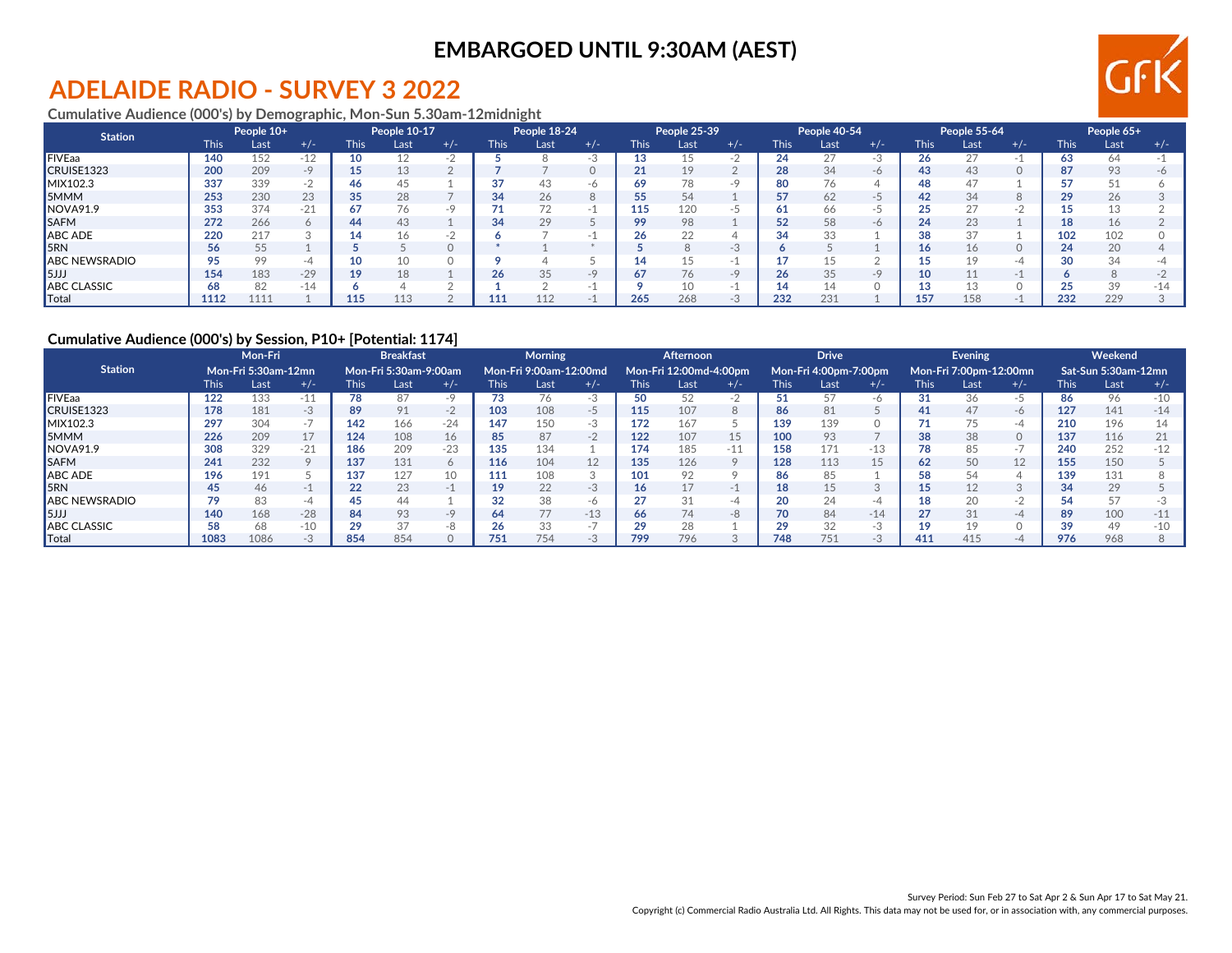## **ADELAIDE RADIO - SURVEY 3 2022**

### **Average Audience (000's) by Demographic, Mon-Sun 5.30am-12midnight (Ave Qtr Hr Audience)**

| <b>Station</b>        |             | People 10+ |       |             | People 10-17 |          |             | People 18-24 |          |             | People 25-39 |       |             | People 40-54 |       |             | People 55-64 |       |             | People 65+ |  |
|-----------------------|-------------|------------|-------|-------------|--------------|----------|-------------|--------------|----------|-------------|--------------|-------|-------------|--------------|-------|-------------|--------------|-------|-------------|------------|--|
|                       | <b>This</b> | Last,      | + / - | <b>This</b> | Last         | $+/-$    | <b>This</b> | Last         | $+/-$    | <b>This</b> | Last         | $+/-$ | <b>This</b> | Last         | + / - | <b>This</b> | Last         | $+/-$ | <b>This</b> | Last       |  |
| FIVEaa                | 12          | 13         |       |             |              |          |             |              |          |             |              |       |             |              |       |             |              |       |             |            |  |
| CRUISE1323            | 15          | 16         | $-1$  |             |              |          |             |              |          |             |              |       |             |              |       |             |              |       |             |            |  |
| MIX102.3              |             | 17         |       |             |              | - 1      |             |              |          |             |              |       |             |              |       |             |              |       |             |            |  |
| 5MMM                  | 12          | 11         |       |             |              |          |             |              | $\Omega$ |             |              |       |             |              |       |             |              |       |             |            |  |
| NOVA91.9              |             |            |       |             |              |          |             |              |          |             |              |       |             |              |       |             |              | -     |             |            |  |
| <b>SAFM</b>           | 13          | 12         |       |             |              | $\Omega$ |             |              |          |             |              |       |             |              |       |             |              |       |             |            |  |
| ABC ADE               |             | 16         |       |             |              |          |             |              |          |             |              |       |             |              |       |             |              |       |             |            |  |
| 5RN                   |             |            |       |             |              |          |             |              |          |             |              |       |             |              |       |             |              |       |             |            |  |
| ABC NEWSRADIO         |             |            |       |             |              |          |             |              |          |             |              |       |             |              |       |             |              |       |             |            |  |
| 5JJJ                  |             |            | $-1$  |             |              |          |             |              |          |             |              |       |             |              |       |             |              |       |             |            |  |
| ABC CLASSIC           |             |            |       |             |              |          |             |              |          |             |              |       |             |              |       |             |              |       |             |            |  |
| $\  \mathsf{Total}\ $ | 147         | 145        |       | 12          | 12           | $\Omega$ |             |              |          | 28          | 27           |       | 29          | 32           | $-3$  | 22          | 22           |       | 44          | 41         |  |

### **Average Audience (000's) by Session, P10+ [Potential: 1174]**

|                      | Mon-Fri<br>Mon-Fri 5:30am-12mn |      |          |             | <b>Breakfast</b>      |          |             | Morning                |      |      | <b>Afternoon</b>       |          |                   | <b>Drive</b>          |      |             | Evening                |           |      | Weekend             |  |
|----------------------|--------------------------------|------|----------|-------------|-----------------------|----------|-------------|------------------------|------|------|------------------------|----------|-------------------|-----------------------|------|-------------|------------------------|-----------|------|---------------------|--|
| <b>Station</b>       |                                |      |          |             | Mon-Fri 5:30am-9:00am |          |             | Mon-Fri 9:00am-12:00md |      |      | Mon-Fri 12:00md-4:00pm |          |                   | Mon-Fri 4:00pm-7:00pm |      |             | Mon-Fri 7:00pm-12:00mn |           |      | Sat-Sun 5:30am-12mn |  |
|                      | This.                          | Last |          | <b>This</b> | Last                  | $+/-$    | <b>This</b> | Last                   |      | This | Last                   |          | This              | Last                  |      | <b>This</b> | Last                   | $+$ / $-$ | This | Last                |  |
| <b>IFIVEaa</b>       | 13                             | 14   |          | 22          | 24                    | -2       | 24          | 23                     |      |      |                        | $-2$     | 10                |                       |      |             |                        |           |      |                     |  |
| CRUISE1323           | 15                             | 16   | $-1$     | 18          | 18                    | $\Omega$ | 27          | 31                     | $-4$ | 22   | 24                     | $-2$     | 12                | 10                    |      |             |                        | $\Omega$  | 16   | 17                  |  |
| MIX102.3             |                                | 18   | $-1$     | 18          | 20                    | $-2$     | 27          | 25                     |      | 26   | 24                     |          | 16                | 19                    | -3   |             |                        |           | 16   | 15                  |  |
| <b>5MMM</b>          | 13                             | 13   | $\Omega$ | 20          | 18                    |          | 16          |                        |      | 19   | 20                     |          | 12                | 10                    |      |             |                        |           |      |                     |  |
| <b>NOVA91.9</b>      |                                | 18   | - 1      | 22          | 25                    | $-3$     | 19          | 20                     |      |      | 23                     | - 2      | 20                | 21                    |      |             |                        |           | 16   | 16                  |  |
| <b>SAFM</b>          | 15                             | 14   |          | 18          | 16                    |          | 20          | 19                     |      | 20   | 19                     |          | 17                | 16                    |      |             |                        |           | 10   |                     |  |
| ABC ADE              | 19                             | 17   |          | 34          | 32                    |          | 31          | 25                     |      | 20   | 16                     |          | 14                | 15                    |      |             |                        |           | 13   | 12                  |  |
| 15RN                 |                                |      |          |             |                       |          |             |                        |      |      |                        | $\Omega$ | $\sim$<br>$\cdot$ |                       |      |             |                        |           |      |                     |  |
| <b>ABC NEWSRADIO</b> |                                |      |          | o           |                       | $-1$     |             |                        |      |      |                        | $-1$     |                   |                       |      |             |                        |           |      |                     |  |
| 5JJJ                 | 8                              | 10   | $-2$     | 11          | 11                    | $\Omega$ | 13          | 16                     | $-3$ | 11   | 13                     | $-2$     | <sup>o</sup>      |                       | $-3$ |             |                        |           |      |                     |  |
| <b>ABC CLASSIC</b>   |                                | 4    | O        | ▵           |                       | $-1$     |             |                        |      |      |                        |          | $\sqrt{2}$        |                       |      |             |                        |           |      |                     |  |
| $\  \text{Total}$    | 154                            | 153  |          | 202         | 203                   | $-1$     | 232         | 225                    |      | 193  | 193                    |          | 144               | 145                   |      | 48          | 48                     |           | 129  | 125                 |  |